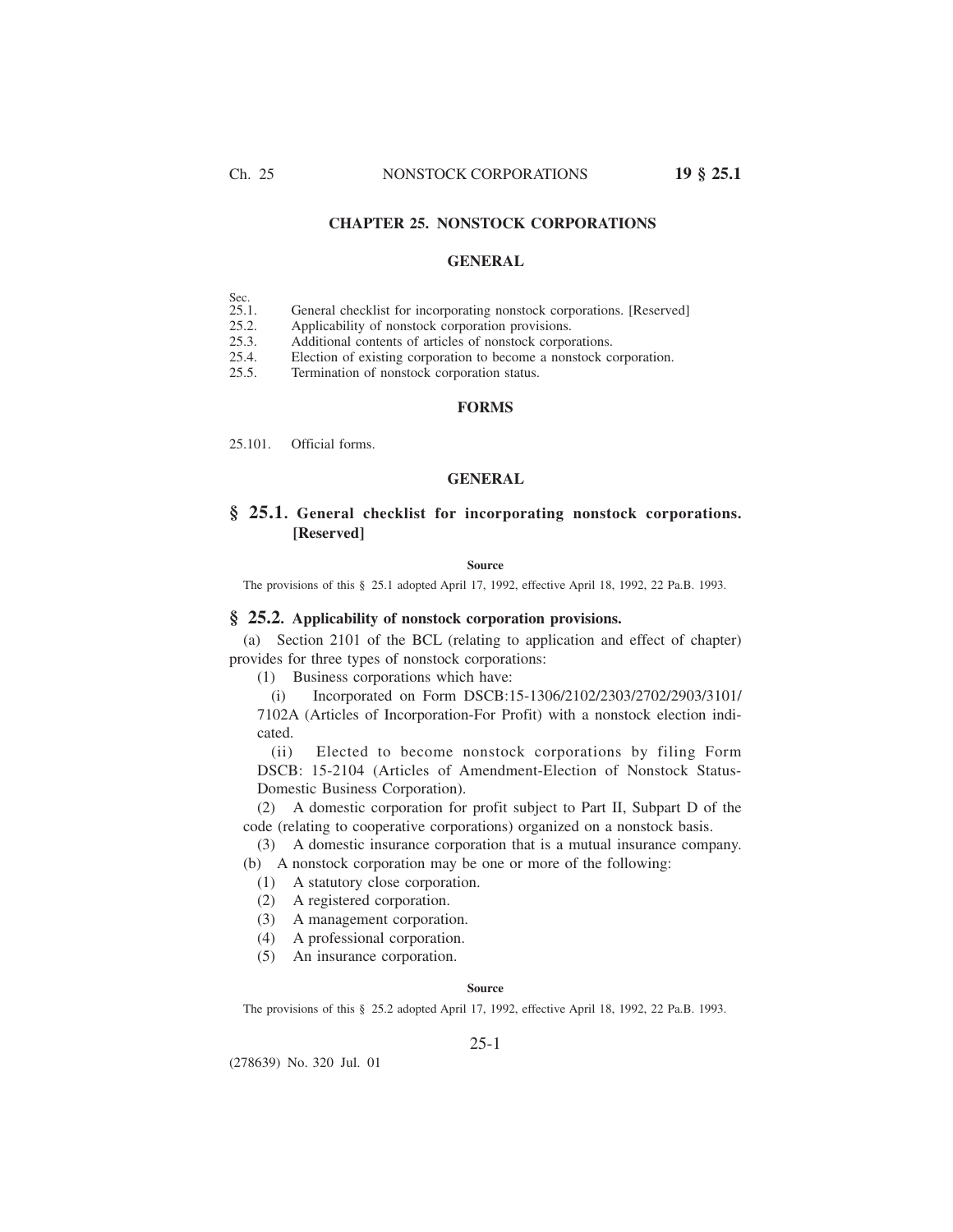## **§ 25.3. Additional contents of articles of nonstock corporations.**

(a) Section 2102 of the BCL (relating to formation of nonstock corporations) provides that in addition to the provisions otherwise required by the code, the articles of a nonstock corporation shall set forth:

(1) A heading stating the name of the corporation and that it is a nonstock corporation.

(2) In lieu of required statements relating to shares or share structure, the fact that the corporation is organized on a nonstock basis.

(b) A nonstock corporation may have a minimum guaranteed capital.

#### **Source**

The provisions of this § 25.3 adopted April 17, 1992, effective April 18, 1992, 22 Pa.B. 1993.

## **Cross References**

This section cited in 19 Pa. Code § 25.5 (relating to termination of nonstock corporation status).

## **§ 25.4. Election of existing corporation to become a nonstock corporation.**

Section 2104 of the BCL (relating to election of an existing business corporation to become a nonstock corporation) provides that a business corporation may become a nonstock corporation by filing Form DSCB:152—104 (Articles of Amendment-Election of Nonstock Status-Domestic Business Corporation).

### **Source**

The provisions of this § 25.4 adopted April 17, 1992, effective April 18, 1992, 22 Pa.B. 1993.

## **§ 25.5. Termination of nonstock corporation status.**

(a) Section 2105 of the BCL (relating to termination of nonstock corporation status) provides that a nonstock corporation may voluntarily terminate its status by adopting a plan of conversion as provided in the code and filing Form DSCB:15-1915 (Articles of Amendment-Domestic Business Corporation) which delete from its articles:

(1) The caption stating that it is a nonstock corporation.

(2) The provisions contemplated by § 25.3 (relating to additional contents of articles of nonstock corporations).

(b) Section 2105(c) of the BCL provides that in addition to the requirements in subsection (a), a mutual insurance company may terminate its nonstock corporation status only in compliance with applicable regulatory laws and the act of December 10, 1970 (P. L. 884, No. 279) (40 P. S. §§ 1010.1—1010.14), known as the Mutual Insurance Company Conversion Law.

#### **Source**

The provisions of this § 25.5 adopted April 17, 1992, effective April 18, 1992, 22 Pa.B. 1993.

## 25-2

(278640) No. 320 Jul. 01

*2001 Commonwealth of Pennsylvania*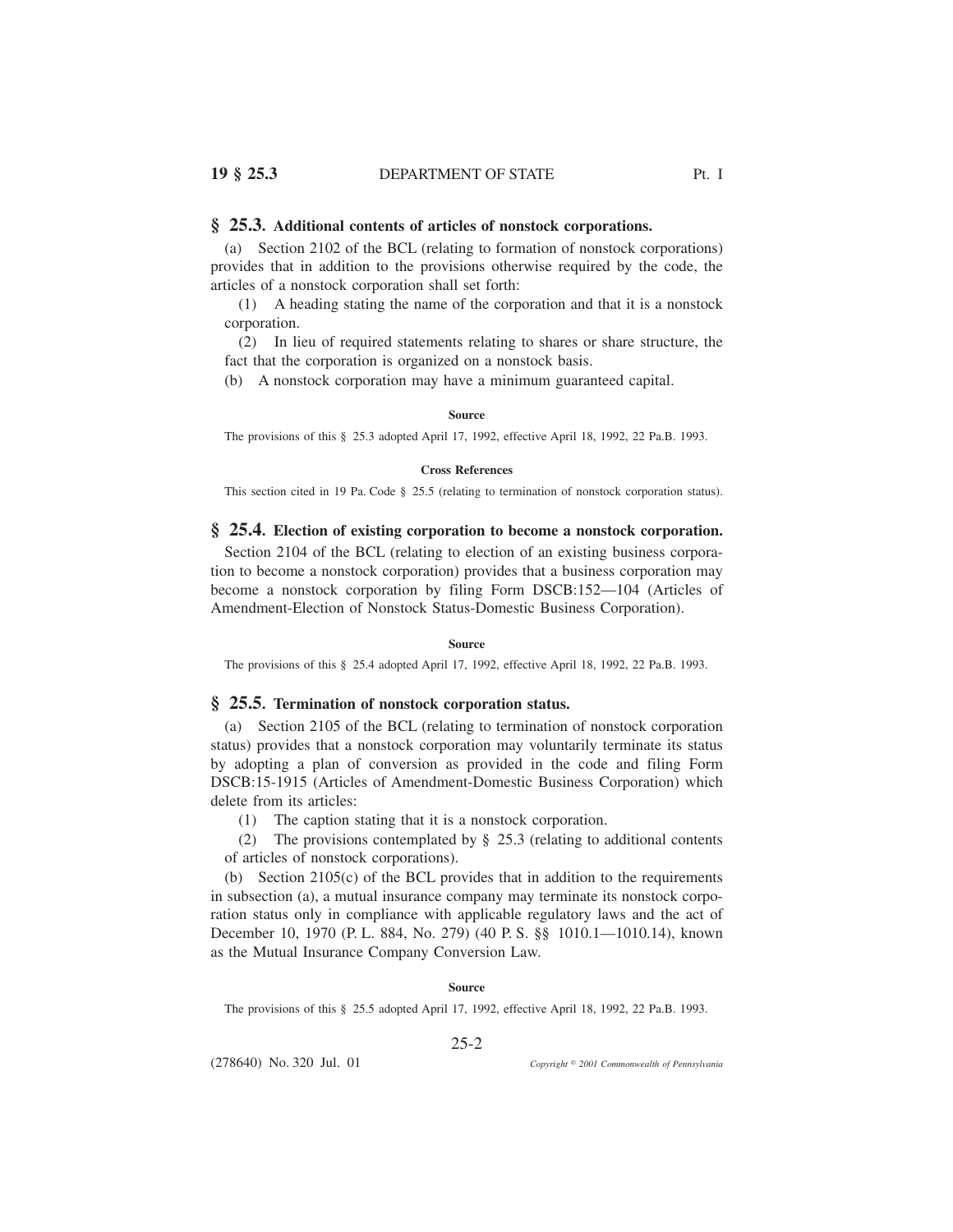## **FORMS**

# **§ 25.101. Official forms.**

The following official form has been promulgated under this chapter and appears in Appendix A:

Form DSCB:15-2104 (Articles of Amendment-Election of Nonstock Status-Domestic Business Corporation).

## **Source**

The provisions of this § 25.101 adopted April 17, 1992, effective April 18, 1992, 22 Pa.B. 1993.

(278641) No. 320 Jul. 01